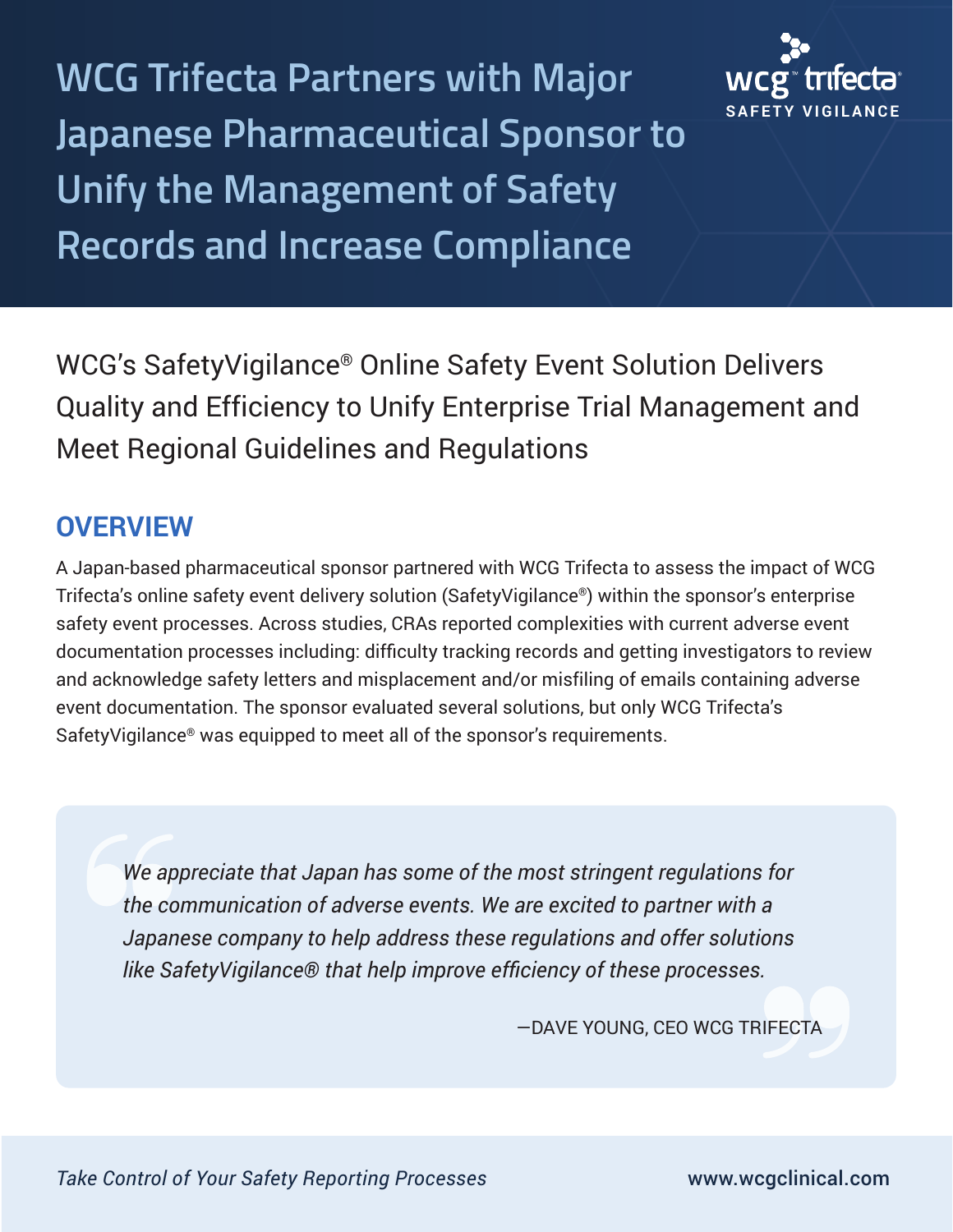## **THE CHALLENGE**



Improve CRA efficiency by automating processes and time consuming non-value-added activities for adverse event documentation



Ensure compliance and reduce likelihood of errors associated with CRA turnover and misfiling of emails

Meet and exceed sponsor requirements and complexities of working within stringent PMDA regulations

### **RESULTS**

#### **INCREASED COMPLIANCE**

- Implementation of SafetyVigilance® significantly improved quality of adverse event documentation with improved processes, tracking methods and automatic recording within this system. This allowed both the study teams and CRAs to track all records and gain visibility to documentation for a more unified management of adverse events, leading to a **62% increase** in enterprise compliance within 18 months.
- SafetyVigilance® has full support for the unique 15 and 30 day PMDA reporting and predictability requirements in Japan. This allowed the sponsor to stay on top of changing regulations, ensuring they were always in compliance with local country rules.

*We engaged WCG Trifecta in 2017 to develop an enterprise approach to safety letter delivery for increased compliance while simultaneously reducing the amount of administrative burden facing the Pharmacovigilance team. The results have been significant: enterprise compliance increased from 30% to 92% within 18 months.*

—VP, TOP PHARMA CLIENT